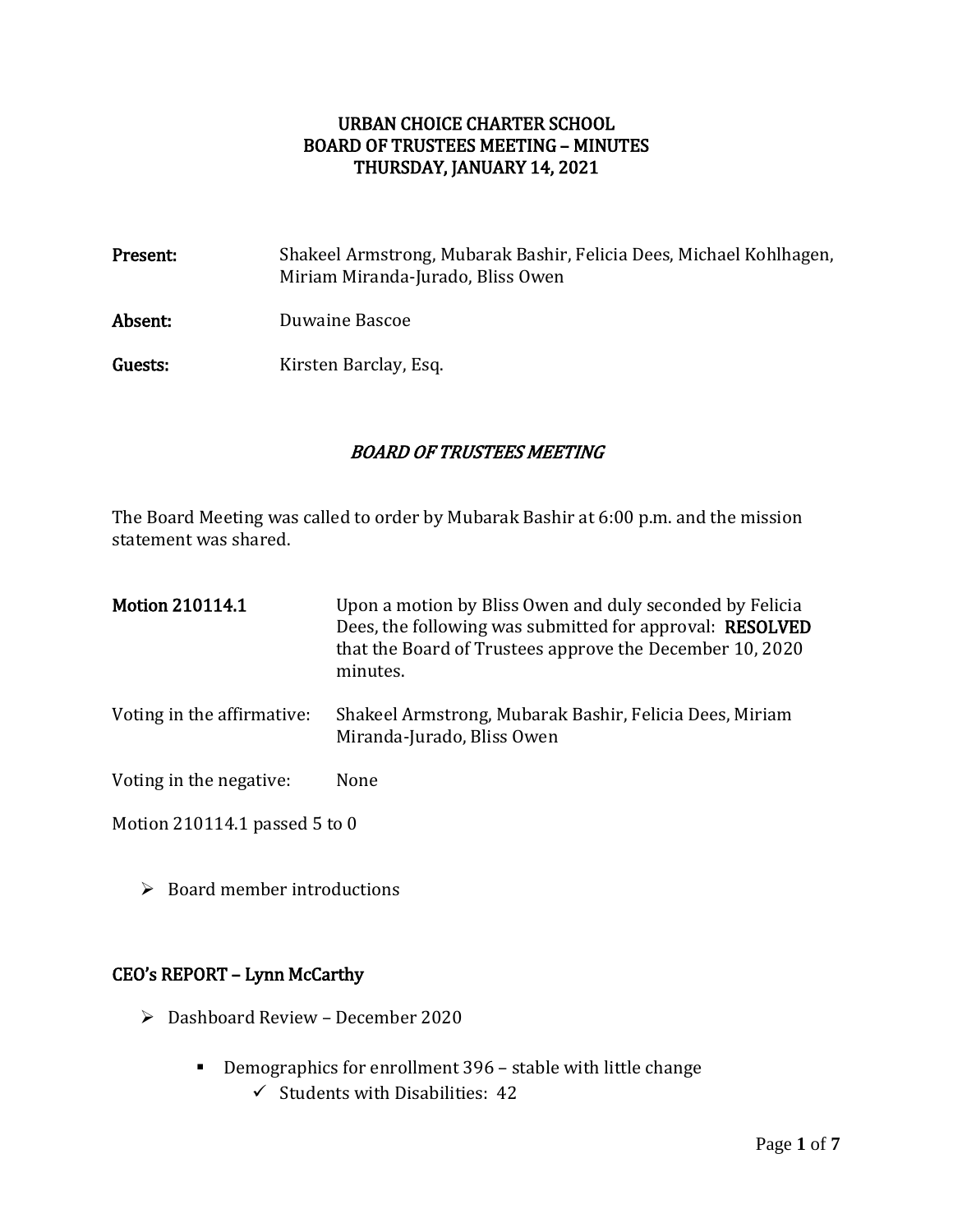- $\checkmark$  English Language Learners: 15
- $\checkmark$  Economically disadvantaged: 376
- **Waitlist decreased to 392** 
	- $\checkmark$  Three offers extended to families. If not accepted, will be extended to other families.
- Discussed possible ways to increase student population for Students with Disabilities and English Language Learners for a closer match to the Rochester City School District (RCSD)
	- $\checkmark$  RCSD counts charter and private school Students with Disabilities in their percentage so our target can be lower
- Attendance is down
	- $\checkmark$  COVID-19 concerns and some families are frustrated with online learning – getting their children to logon consistently
	- $\checkmark$  ELL students have increased their online attendance
- A total of 29 home visits completed
- **Discipline** 
	- $\checkmark$  First grade decreased
	- $\checkmark$  The number of students in school has decreased for Mondays/Tuesdays
	- $\checkmark$  Out of school suspension that is warranted
- Staff demographics are consistent
- One staff member left in December for a long-term sub position in a public school with the NYS Retirement System
- Hired two new staff members and have one open position
- Total teaching staff at 29 with 25 certified
- School-wide goals have not changed
	- $\checkmark$  Instructional Focus, State Assessments and Interim Assessments
- Update on Progress towards Achievement of Goals and Objectives
	- Benchmark 1: Student Performance
		- $\checkmark$  Chris Vernon shared that iReady testing is approaching the half-way point in the year
			- Major data points via iReady captured in the beginning of the school year with second diagnostic planned for next week with kindergarten starting this week
			- Shorter window of time with plan to accomplish all by next week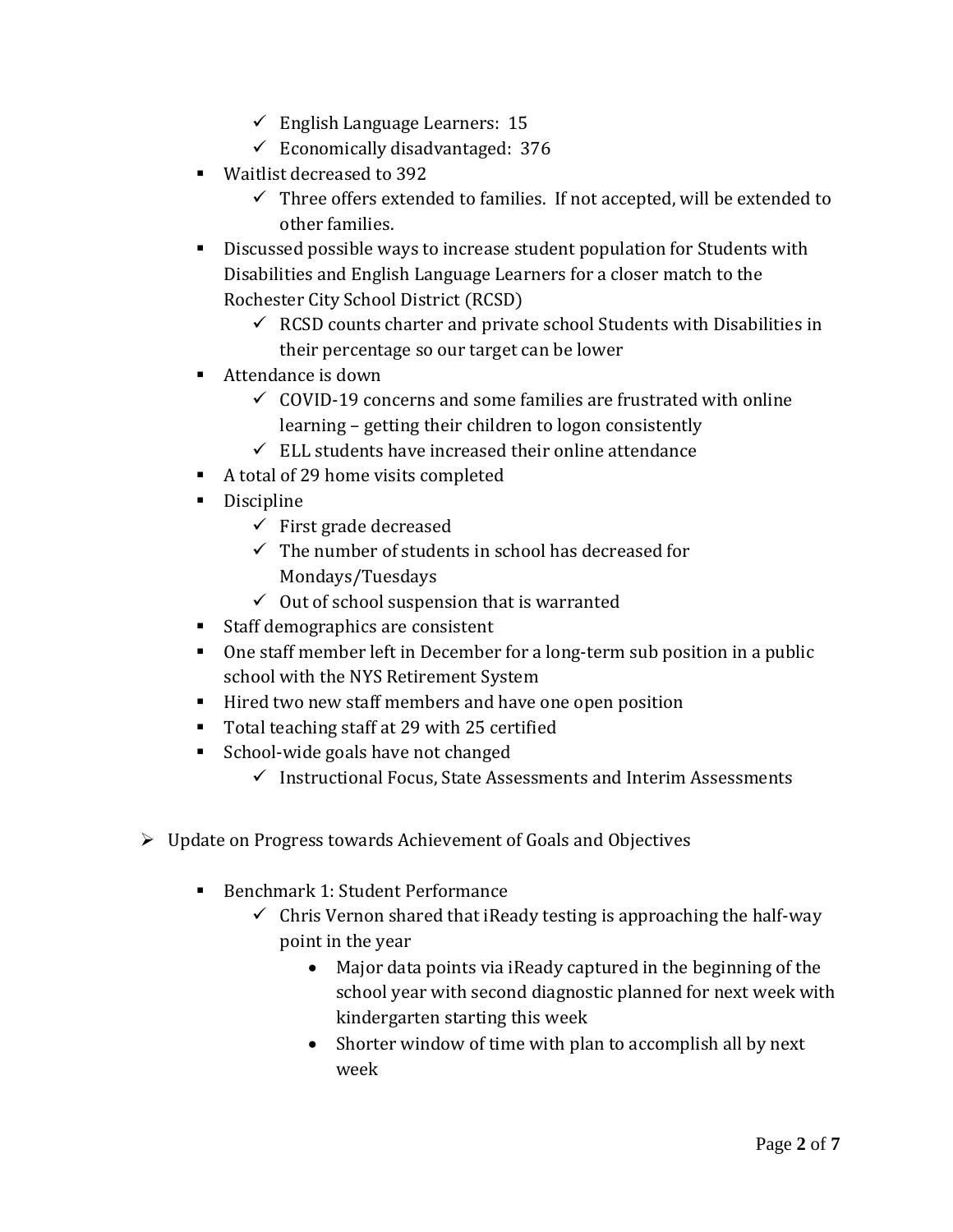- Reading levels: K-2 is using a reading leveling program embedded in Reading A-Z online
	- ❖ Will be switching to Fountas and Pinnell upon completion of training
- Planning for additional small group instruction with guided reading after the assessments are completed
- Benchmark 2: Teaching and Learning
	- $\checkmark$  Michael Samuel reported on the use of Chalk for lesson plans an online system for teachers and due every Friday for the upcoming week
		- RtI, SPED and ELL teachers also prepare lesson plans and have access to all teacher plans so adjustments can be made to serve our students through collaboration
		- Each subject has a template
		- Lessons plans can be reviewed daily, weekly, monthly
			- $\div$  Graph on percentage basis for the entire school
			- ❖ Allows for immediate feedback for our teachers
	- $\checkmark$  Kelly Walker Response to Intervention academic support for students
		- Number of different models
		- Collecting the data to confirm
		- Any student referred for Special Education must have the iReady data if services are needed
		- Relationships with RCSD related to Special Education can be inconsistent with charter schools – UCCS's relationship is positive
- Benchmark 3: Culture, Climate, and Student and Family Engagement
	- $\checkmark$  Carl Parris reported on the introduction of Kickboard a school-wide software program that was introduced with a facilitator available for the entire team
		- Reward program providing incentives
		- Rolling out Selfie a computer-based program where students investigate different careers based on a personality assessment. They earn points and badges toward rewards. As they go through a particular career, they are also building a resume. We have used a similar program for the past two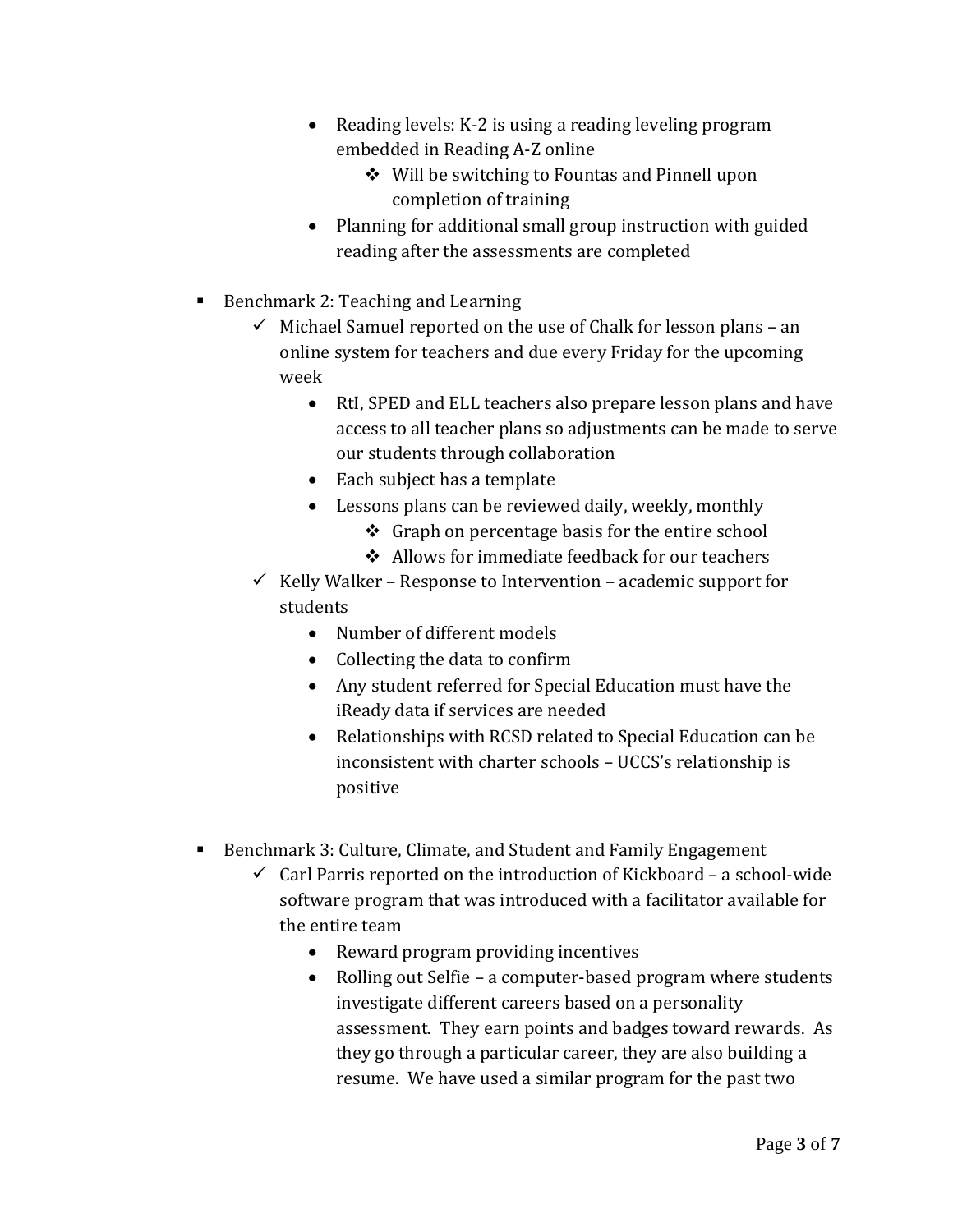years, but great improvements have been made to the past program working with our 7th and 8th graders.

- Kickboard is in place every day students can earn up to 25 points per day and Selfie is offered two days per week
- $\checkmark$  Attendance has been positive overall at UCCS and we know that COVID is playing a role in our recent decline
	- Parents are frustrated by enforcement of the online learning during the day
	- With GoGuardian, we are able to monitor participation
	- A letter is being composed to address attendance concerns when a student misses a certain number of days
		- $\div$  Discussed the possibility of having an attendance raffle based on percentage of attendance from students

 $\checkmark$  One long-term suspension – serious emergency hygiene situation unable to deescalate: long-term – 30 days out of school suspension

- Student continues to receive counseling and support
- Working with only print-outs after damaging three Chromebooks
- A plan was in place prior to the serious incident: behavioral intervention program and update with CSE
- $\checkmark$  Staff members joined together and created 15 baskets filled with donations of turkeys/hams, food to last for a month, gifts, etc.
- $\checkmark$  The Arts Team and Family and Community Engagement Coordinator are planning a virtual talent show
	- $\bullet$  Video submissions are due by the 22<sup>nd</sup> of February with viewing Friday the 26th
	- Popcorn parties for those in the school
	- Incentive for families to participate: family video shorts can be submitted
	- Teachers are invited to participate
	- Participants will receive a Wegmans gift card
	- Additional gift cards for students
	- Prizes for family participation
	- Staff prizes
	- Will share more details with the BoT
- Benchmark 7: Organizational Capacity
	- $\checkmark$  Marquez Elem shared an update related to the Main Office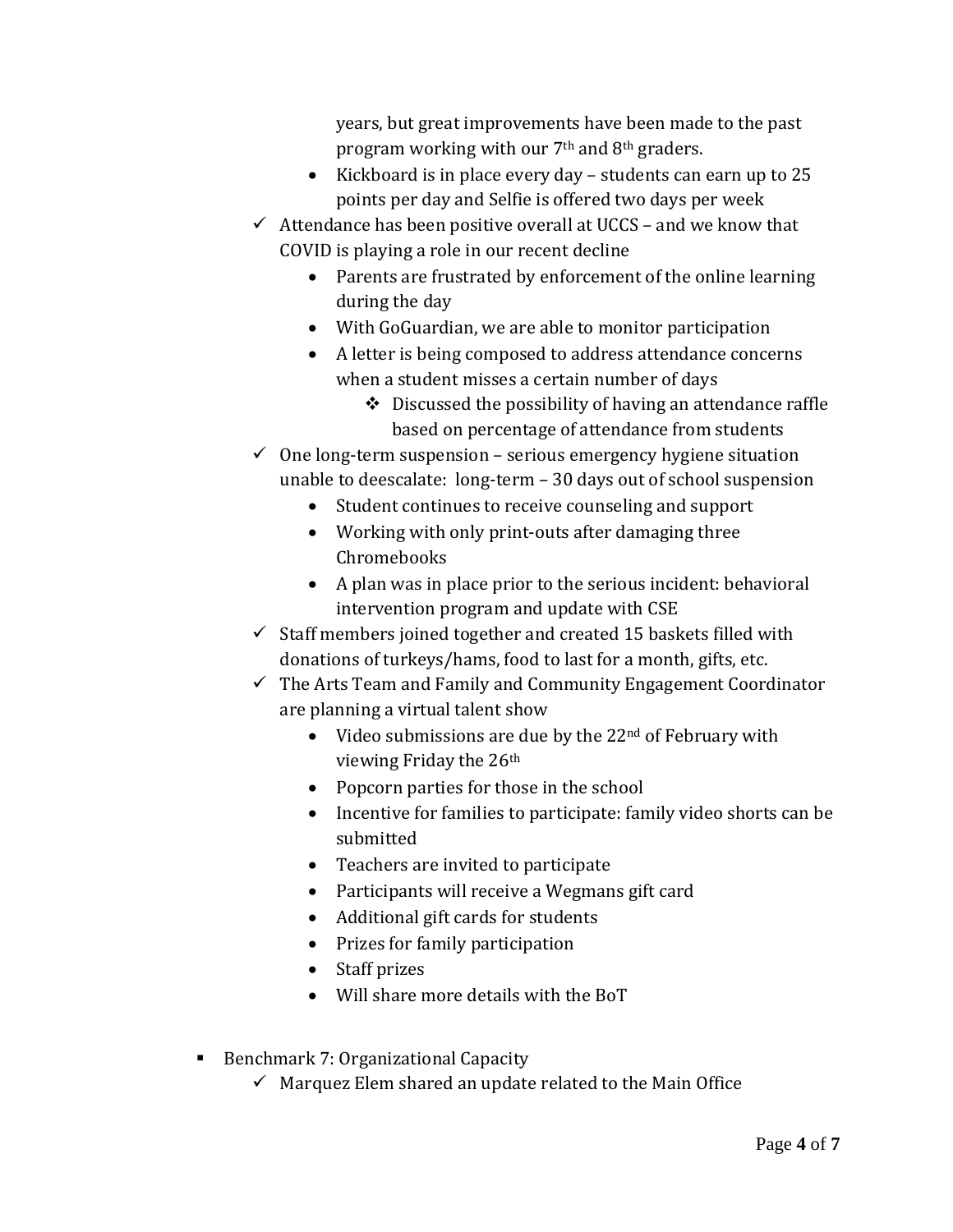- Addition of an Operations Assistant
	- ❖ Student Information Management
		- Secure updated family information
		- **Communication practices**
		- Student data and transportation
		- **Transfer students**
- Allocated approximately \$250 per student to assist with technology: hardware/software, due to receive 50 Chromebooks and 50 laptops in early March, textbooks and library books
- $\checkmark$  Met with Smart Goals Marquez will establish a technology policy
	- Chromebook responsibilities how best to manage the technology that is passed on to families
		- ❖ Accountability for misuse of the hardware
- Benchmark 8: Mission and Key Design Elements
	- $\checkmark$  Overview of CEI Partnership shared by Michael Kohlhagen
		- Social studies aligns with Wit and Wisdom
		- Assisting Co-Principal with standards based report card
		- Assisting Co-Principal with guided reading
		- Professional development provided
		- Standards align to the next generation
		- Science standard
	- Discussed History of Civil Rights in Monroe County recommended for Social Studies curriculum – U of R Center for Urban Studies – teaching students the context of race in our region

## ■ Benchmark 9: Enrollment, Recruitment, and Retention

- $\checkmark$  Good Schools ROC updated the UCCS page
	- Programs and some of the changes in our curriculum, partnership with CEI, and an updated booklet will be out there in the community for prospective students
	- Lottery has opened 60 new students submitted applications
		- $\triangleleft$  Applications are going down at this time across the nation
- $\checkmark$  Publicity is starting
	- Radio Ads
	- Sharing what charter schools have to offer
- $\checkmark$  Recruitment moving forward with a plan for UCCS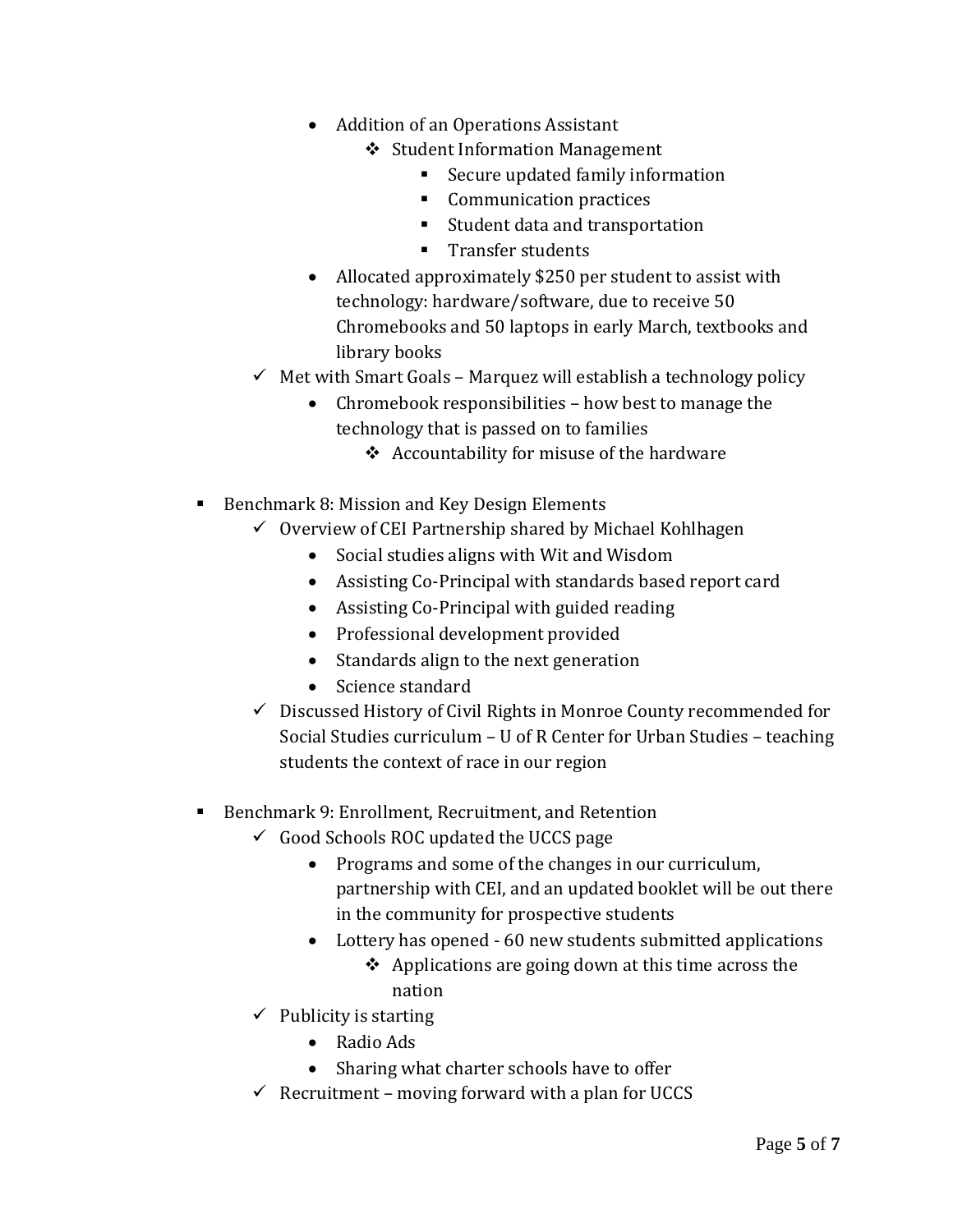- $\triangleright$  Upcoming Events
	- Board training is planned and scheduled for the next two Thursdays

### TREASURER'S REPORT – Bliss Owen

- Benchmark 4: Financial Condition
- Benchmark 5: Financial Management
	- $\checkmark$  Finance Committee met on December 22
		- Cash position remains strong
		- Accounts receivable is \$31,000
			- Over 90 day account reviewed Title IV of approximately \$1,100
			- $\triangle$  Anticipate receiving all other receivables
		- Grants receivable of \$103,000 Title
		- Current assets
			- $\triangle$  Property and equipment section
			- Wrote off all assets abandoned at the prior school \$24,000
		- Deposits made on building purchase
		- A/P detail
		- PPP loans will hit the income statement, but expect will be forgiven
		- Net income for the period ended November 30 at \$171,500 under budget by \$13,000
		- \$43,000 increase in the investment accounting expense
		- Write off of leasehold abandonment of \$138,000

### GOVERNANCE REPORT – Miriam Miranda-Jurado

- Benchmark 6: Board Oversight and Governance
	- $\checkmark$  Prospective board member candidate completed his application and we are awaiting fingerprint clearance which is delayed at this time
	- $\checkmark$  Received resumes from other interested parties that we had to disqualify due to connections to RCSD
	- $\checkmark$  Seeking additional board members
		- Additional parent